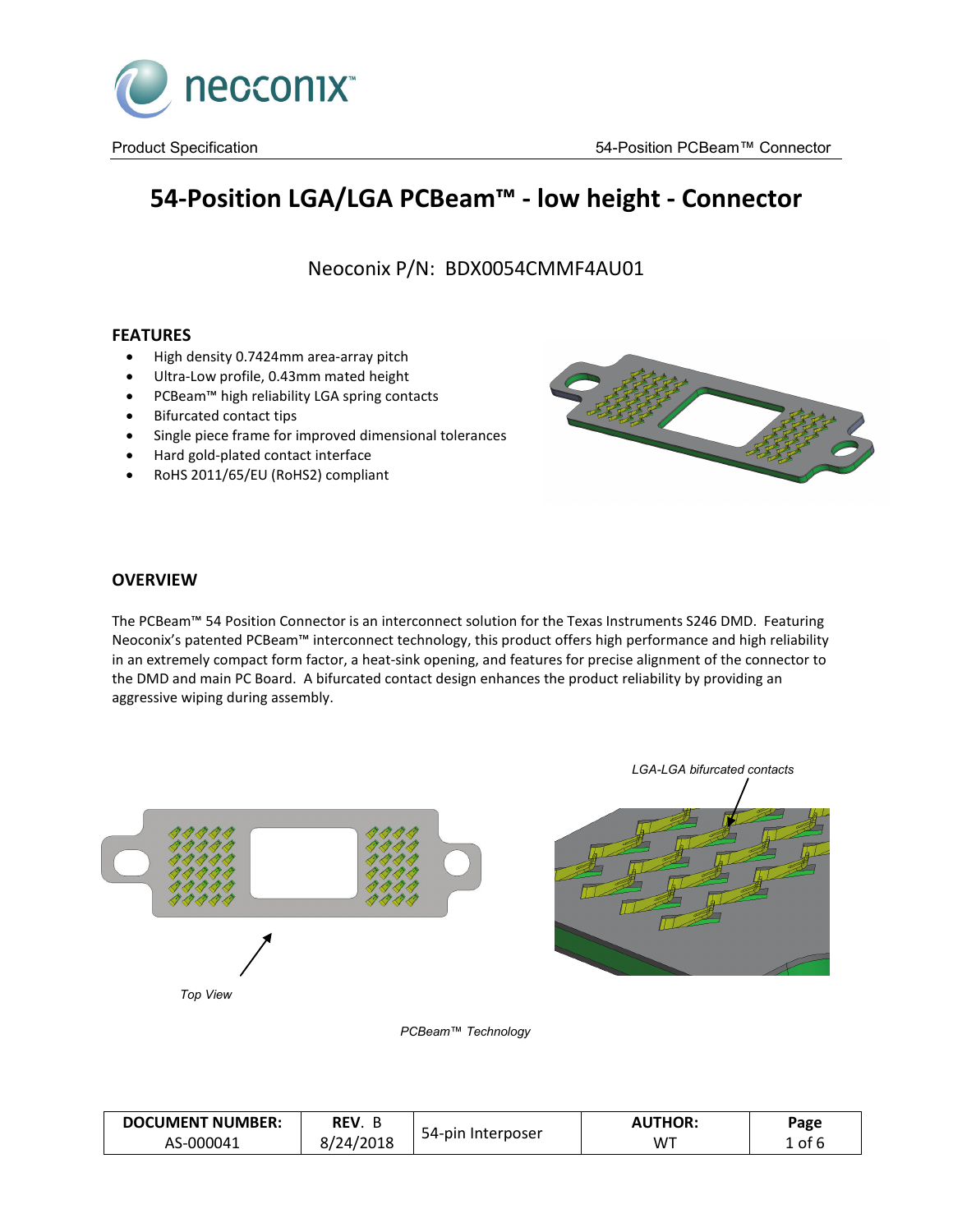

# **CROSS REFERENCE INFO:**

- TI Interposer Drawing: 2516194
- TI DMD Drawing: 2515699

# **ORDERING INFORMATION**:

• Part Number: BDX0054CMMF4AU01

- 
- Production Packaging: Vacuum formed Low Profile Matrix Trays • Minimum Production Order Quantity: 3,000 • Lead Time: 8 weeks ARO

# **SPECIFICATIONS**

#### **MECHANICAL**

#### **ELECTRICAL**

#### **ENVIRONMENTAL**

#### **MATERIALS**

*NOTE: Specifications are subject to change without notice.*

| <b>DOCUMENT NUMBER:</b> | REV.      |                   | <b>AUTHOR:</b> | Page   |
|-------------------------|-----------|-------------------|----------------|--------|
| AS-000041               | 8/24/2018 | 54-pin Interposer | WT             | 2 of 6 |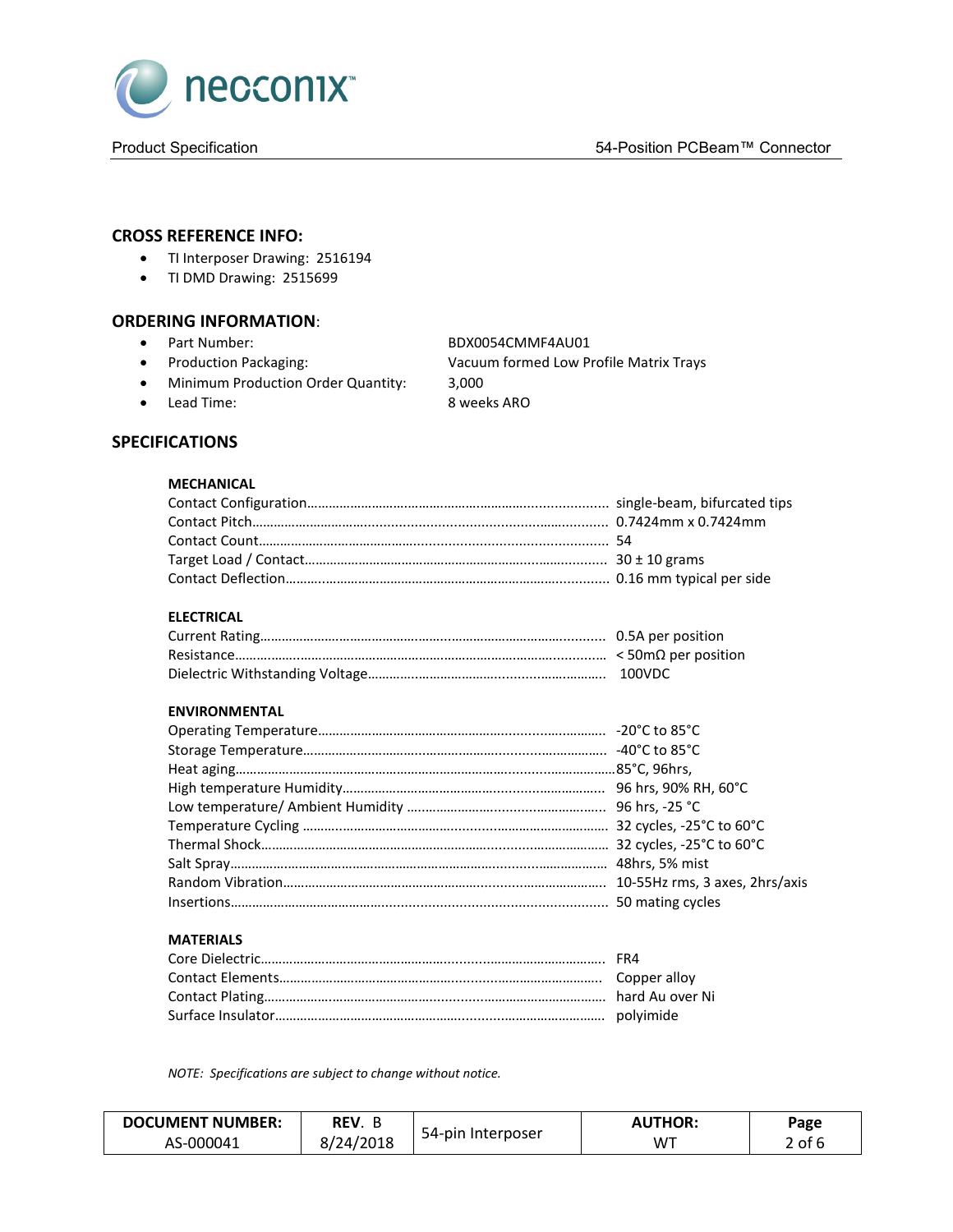

# **DIMENSIONAL INFORMATION**



| NOTES: (UNLESS OTHERWISE SPECIFIED)                                                                                                              | DIMENSIONS ARE IN mm<br><b>TOLERANCES</b> (unless otherwise)                                     |
|--------------------------------------------------------------------------------------------------------------------------------------------------|--------------------------------------------------------------------------------------------------|
| 1. INTERPRET DRAWING PER ASME Y14.5-94.                                                                                                          | specified):                                                                                      |
| 2. COMPLIANT WITH ROHS DIRECTIVE 2011/65/EU<br>3. CENTER MARKS OF CONTACT POSITIONS ARE FOR COMPRESSED<br>4. HEIGHT AT FULLY COMPRESSED CONTACTS | ANGULAR: +2 degree<br>LINEAR: X + 0.15 [0.06]<br>$XX \pm 0.10$ $[0.04]$<br>$XXX \pm 0.05$ [0.02] |

Note: This example information is for reference only. Please refer to the latest product drawing.

| <b>DOCUMENT NUMBER:</b> | REV.    |                   | <b>''ITHOR:</b> | Page   |
|-------------------------|---------|-------------------|-----------------|--------|
| AS-000041               | 24/2018 | 54-pin Interposer | WT              | 3 of F |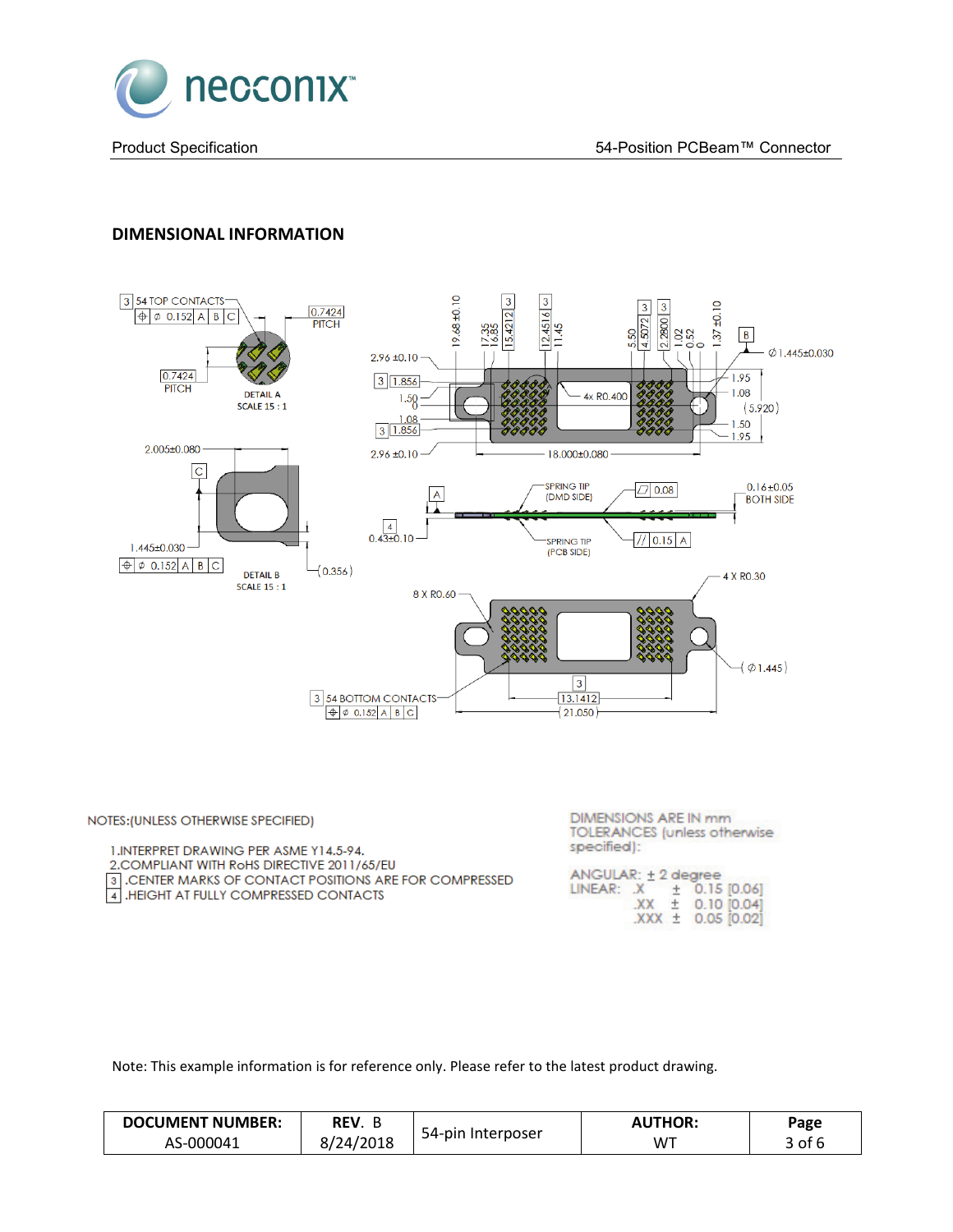

# **RECOMMENDED PCB LAYOUT**



NOTES (UNLESS OTHERWISH SPECIFIED): 1. PADS TO BE ELECTROLESS NICKEL/IMMERSION GOLD (ENIG) PLATED 2. VIAS IN PAD AREAS MUST BE FILLED 3. INTERPOSER OUTLINE; NO COMPONENTS ALLOWED WITHIN THIS AREA 4.ALLOWED COMPONENT AREA; MAXIMUM COMPONENT HEIGHT 1.3 mm 5.IF SOLDERMASK IS APPLIED IN THE ARRAY AREA. IT SHALL NOT PROTRUDE ABOVE THE PLANE OF THE CONTACT PAD SURFACE



Note: This information is for reference only. Please refer to the latest product drawing.

| <b>DOCUMENT NUMBER:</b> | REV.      |                   | <b>UTHOR:</b> | Page |
|-------------------------|-----------|-------------------|---------------|------|
| AS-000041               | 8/24/2018 | 54-pin Interposer | WT            | of 6 |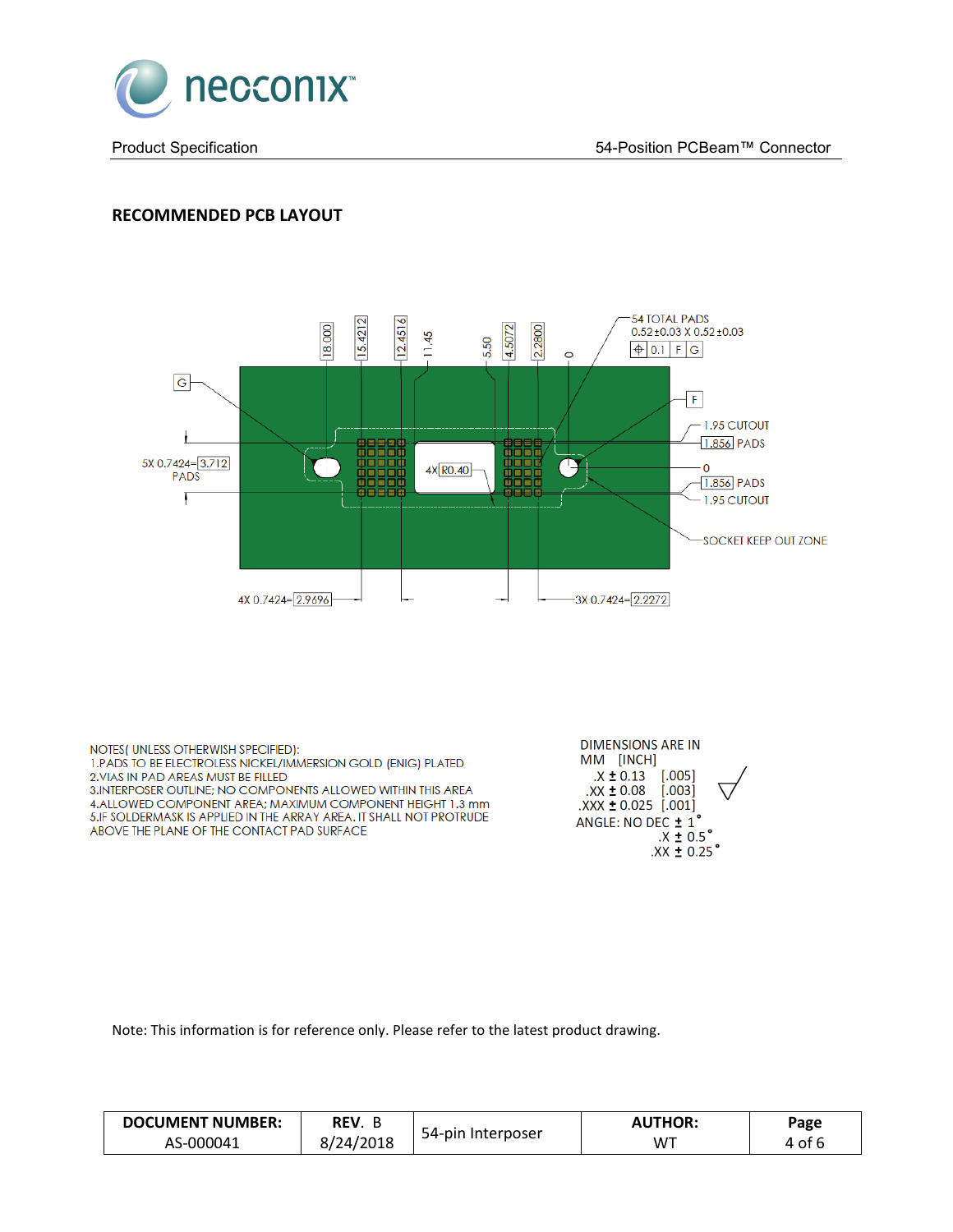

#### **ASSEMBLY & HANDLING GUIDELINES**

- The use of latex gloves is recommended when handling interposers. As with any normal force connector, avoid touching contact tips and handle the product only by its edges.
- When clamping the module, PCB, or FPC onto the connector, please ensure that the force is applied uniformly. Force should be applied vertically through the z-axis and not in an angled direction.
- Cleaning is typically not needed if the product is kept in original packaging. When necessary, cleaning can be employed with the use of compressed air. Direct the flow of air in the direction that the contact elements are pointing. Cleaning can also be performed with an ultrasonic bath of isopropyl alcohol (IPA). A 5 minute soak can be followed by a 10 minute bake at 65°C.
- When not in use, please keep product stored in original packaging.

# **PACKAGING INFO**

Production parts are provided in low profile vacuum formed trays. Each tray holds 50 pcs at 60 trays per carton, Total= 3000PCS/Carton



NOTE(UNLESS OTHERWISH SPECIFIED): 1. COMPONENT LOAD PER TRAY : 50PCS 10 TRAY/PACKAGE:500PCS 6PACKAGE/CARTON: 420mm X 260mm X 260mm. TOTAL: 3000PCS/CARTON 2.MATERIAL:TRANSPARENT POLYSTYRENE(PS).

| <b>DOCUMENT NUMBER:</b> | REV.     |                        | <b>AUTHOR:</b> | Page   |
|-------------------------|----------|------------------------|----------------|--------|
| AS-000041               | /24/2018 | 54-pin<br>. Interposer | W <sup>T</sup> | ٬ of د |